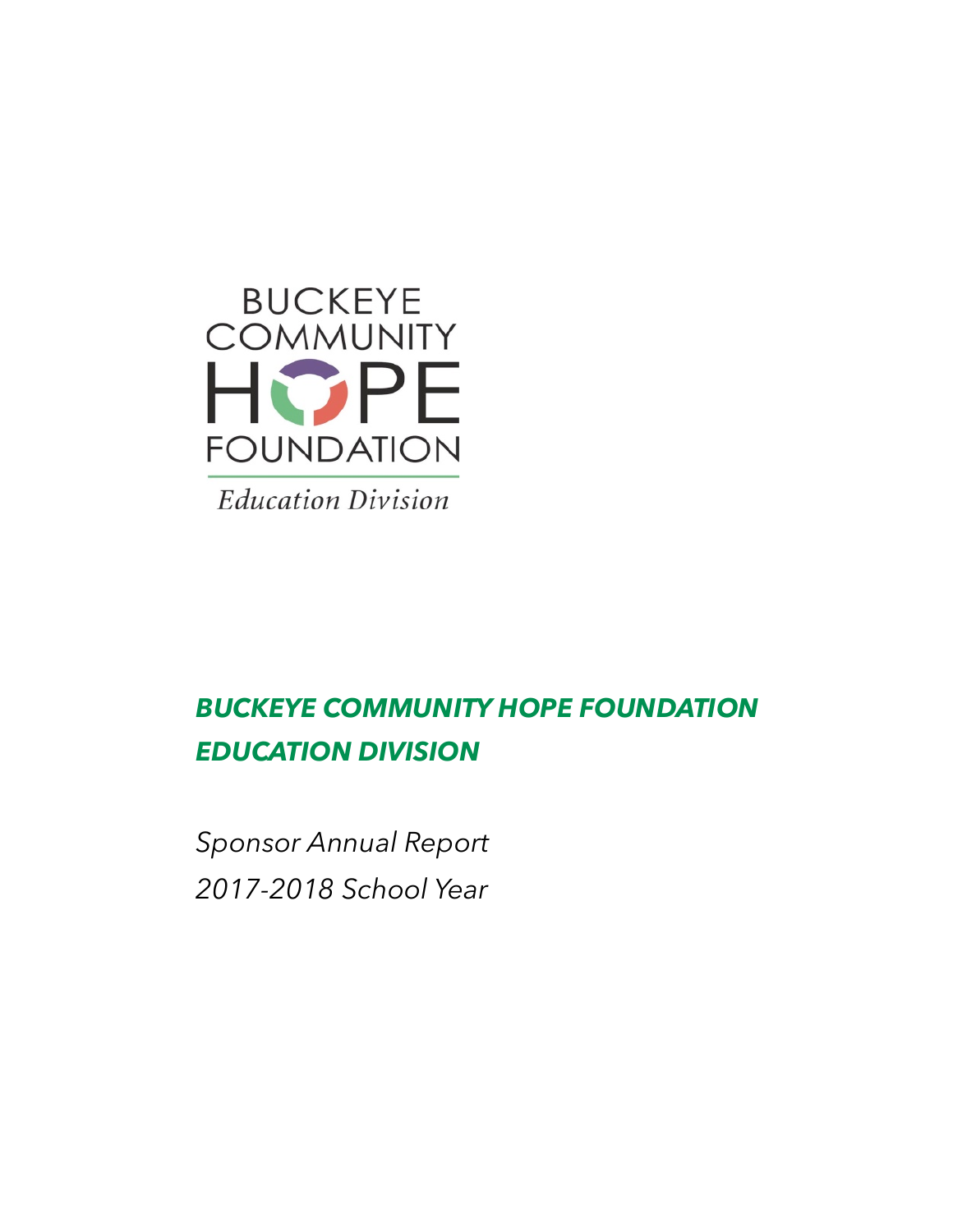### **EXECUTIVE SUMMARY**

The mission of Buckeye Community Hope Foundation is Building Communities and Rebuilding Lives. The Education Division has a clear and focused mission statement that supports the overall mission of the Foundation through the sponsorship of high-quality community schools in Ohio.

The mission of the Education Division of Buckeye Community Hope Foundation is to establish strong public community schools by adhering to quality authorizing practices, ensuring responsible oversight, and setting high standards for school performance.

As a statewide community school sponsor, the Education Division of Buckeye Community Hope Foundation (BCHF) recognizes its critical role in opening and sustaining high-performing community schools and holding the governing authority of those schools accountable for performance results outlined in the charter contract. In carrying out its responsibilities, and in support of its schools, BCHF provides ongoing monitoring of compliance, evaluation of performance, and superior technical assistance to its sponsored schools.

Each year, BCHF provides a written annual report summarizing the performance and compliance of its sponsored schools in the areas of Academic Performance, Fiscal Performance, Organization and Operation, and Legal Compliance. A summary of each school's performance and compliance evaluation is detailed in this report.

In the 2017-2018 school year, Buckeye Community Hope Foundation sponsored and provided oversight and technical assistance to 48 community schools in Ohio – including 38 traditional community schools, one online school, eight drop-out recovery program schools, and one school serving a majority of special needs students. Schools sponsored by BCHF provided educational opportunities to more than 13,000 students.

### *Performance Contracting*

Buckeye Community Hope Foundation has a charter contract with each of its sponsored schools. The sponsorship contract includes all legal requirements, as well as exhibits for each school's unique education plan, financial plan and governance plan. The sponsorship contract includes a Performance Accountability Framework that details areas of oversight on which schools will be assessed, as well as academic and non-academic goals specific to each school. The Performance Accountability Framework is the basis for school intervention, renewal or nonrenewal and termination decisions

Buckeye Community Hope Foundation's team of experts monitors and assesses each school's performance against the performance frameworks and the terms of the contract and annually provides each school with a cumulative report that summarizes the school's academic performance, fiscal performance, and organizational and operational performance. The annual end of year performance report identifies the school's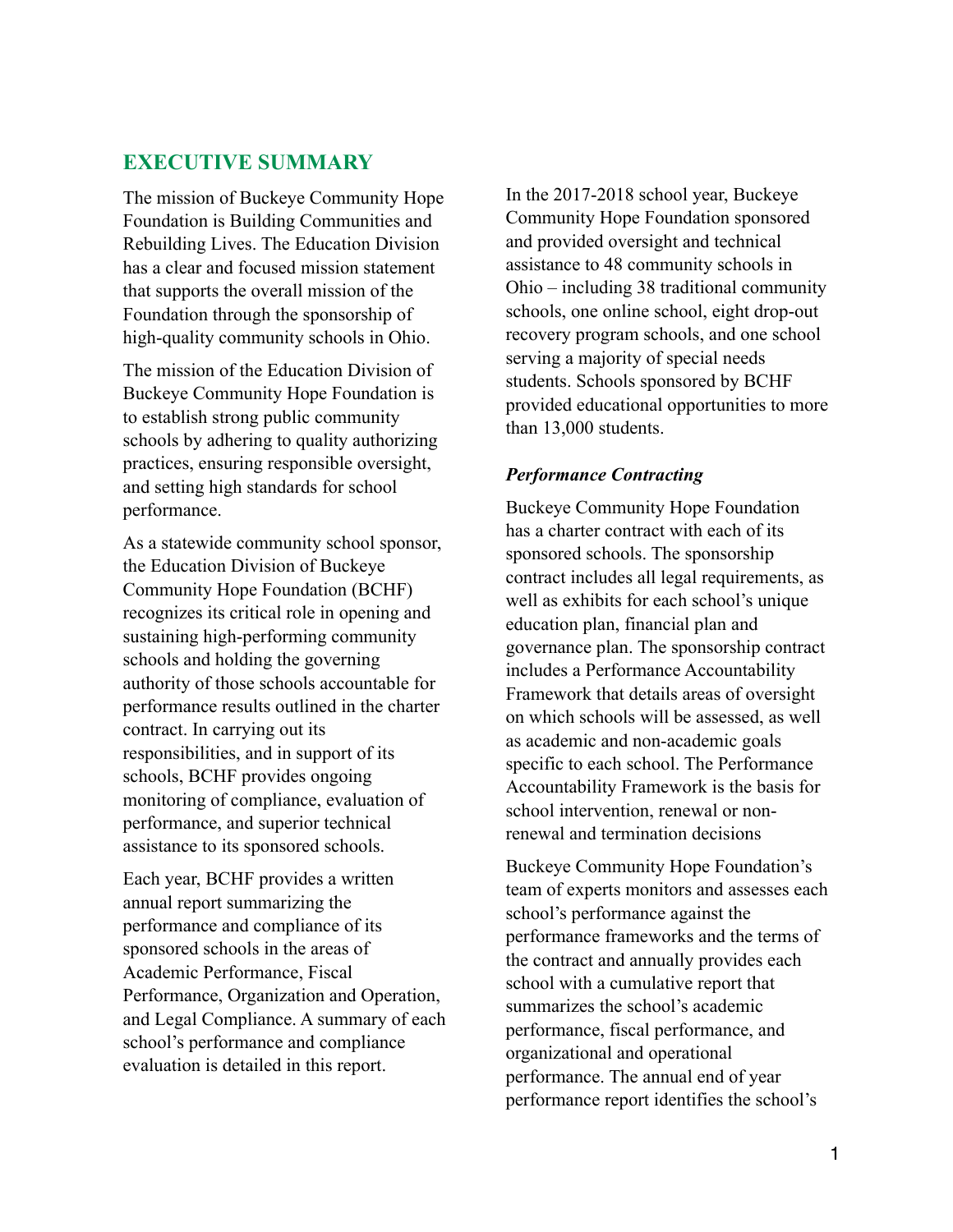areas of strengths, as well as areas in need of improvement and the school's prospects for renewal.

### *Focused Oversight and Assessment*

The Education Division of Buckeye Community Hope Foundation employs a team of experts to provide monitoring oversight and technical assistance to its sponsored schools.

Through a network of regional representatives, BCHF monitors each school's compliance with state and federal laws and with the sponsorship contract. Regional representatives conduct bimonthly site visits to schools, attend community school governing board meetings and attend various school activities. During each site visit, regional representatives gather data following specific protocols, including classroom observations, file reviews, attendance monitoring, and reports of governing board meetings. Representatives provide feedback to school leaders during site visits and deliver ongoing technical assistance to offer support in improving compliance and expected performance. Technical assistance, both in-person and online, is provided to sponsored schools' governing board members in areas of policies and procedures, understanding sponsor and management company contracts, foundations of governance, and understanding financial reports. BCHF's online training platform was used by individual board members and school administrators to complete 141 training hours during the 2017-2018 school year.

The Fiscal and Business Oversight Department Lead, an experienced charter finance professional and licensed school

treasurer, conducts monthly reviews of enrollment and financial records for each school to ensure the financial standing and the long term financial outlook of the schools remains positive. Reports are provided to the boards each month with documentation of the fiscal review and the school's compliance status noting any potential areas of strengths or concern. Additionally, the fiscal team lead attends audit meetings, annually reviews and assures that schools have board-approved financial policies and procedures in place, and provides board training designed to assist board members in understanding their fiduciary roles with regard to fiscal management and accountability of public funds.

The Accountability and School Improvement Department consists of a team of professionals with expertise in specific area(s) including educational leadership, special education, data analysis, behavioral management, teacher evaluation, and curriculum and instruction. This department monitors schools' academic performance including fidelity to the education plan, compliance in special education, and progress in the school's focused school improvement plan. Academic performance metrics of all schools are monitored frequently throughout the year. Ohio School Report Cards are reviewed, as well as schools' Fall, Winter, and Spring norm-referenced test data. This monitoring allows BCHF's accountability and school improvement representatives to have critical conversations with school leaders, board members and operators about the achievement and progress of their students.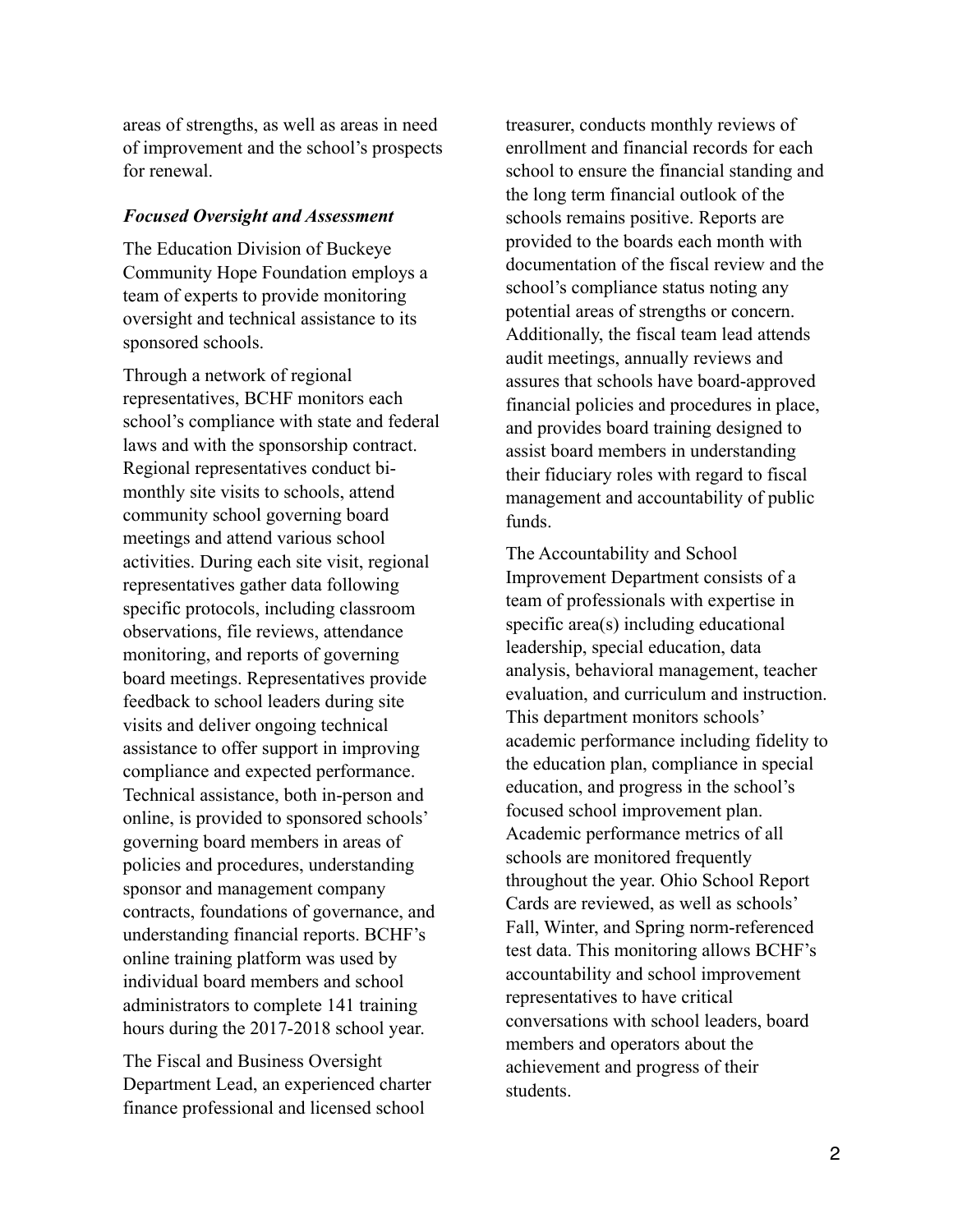# **STRATEGIC FOCUS ON TECHNICAL ASSISTANCE**

An emphasis on technical assistance to support high-quality teaching and learning is the hallmark of Buckeye Community Hope Foundation's sponsorship. BCHF continually assesses the needs of its schools through multiple data sources including close and continuous analysis of school performance data, annual surveys of school leaders, results of onsite reviews, results of diagnostic reviews, and stakeholder input.

BCHF's academic technical assistance consists of two major types of supports: Supports for All Schools and Targeted Supports. Supports for All Schools are based on best practices, common data threads among all schools, and current trends and initiatives. Targeted, or customized, supports are based on each school's progress toward meeting academic performance measures of the Sponsor contract.

*Supports for All Schools* in the 2017-2018 school year were organized around the theme of "Soar with HOPE." This theme emphasized best practices of schools serving students from high-poverty backgrounds. The theme was introduced at BCHF's Annual School Leader Summit in June 2017, and carried through professional development initiatives that spanned the school year. BCHF's All Schools Meeting in September 2017 featured Dr. Sue Szachowicz, a noted author and turnaround principal from Brockton High School. BCHF's Accountability and School Improvement Department aligned its professional development catalog to this theme, offering schools an opportunity to attend

Showcase Professional Development Sessions or customized professional development brought onsite to schools. These sessions drew more than 1600 participants from sponsored schools.

BCHF continued to offer networks of support to all schools including Fall and Winter networking opportunities for special educators and dropout recovery school leaders. In 2017-2018, BCHF expanded this support to include Fall and Winter networking on topics related to English learners. A "Survival Spanish" series was offered to help school leaders and other personnel relate better to growing numbers of learners from Spanish-speaking homes.

BCHF regularly analyzed data for student learning through Fall, Winter, and Spring analyses of schools' norm-referenced testing data. Representatives also assisted with building level and teacher-based team "data digs."

Additional professional development and academic technical assistance services were available to all schools based upon request.

*Targeted Technical Assistance* was provided to each school based on an assigned tier of support. Schools designated as Tier 1 were schools that exceeded academic performance metrics of the sponsor contract. Schools designated as Tier 2 were schools that met academic performance metrics. Schools designated as Tier 3 were schools that did not meet academic performance metrics of the contract, and were assigned to academic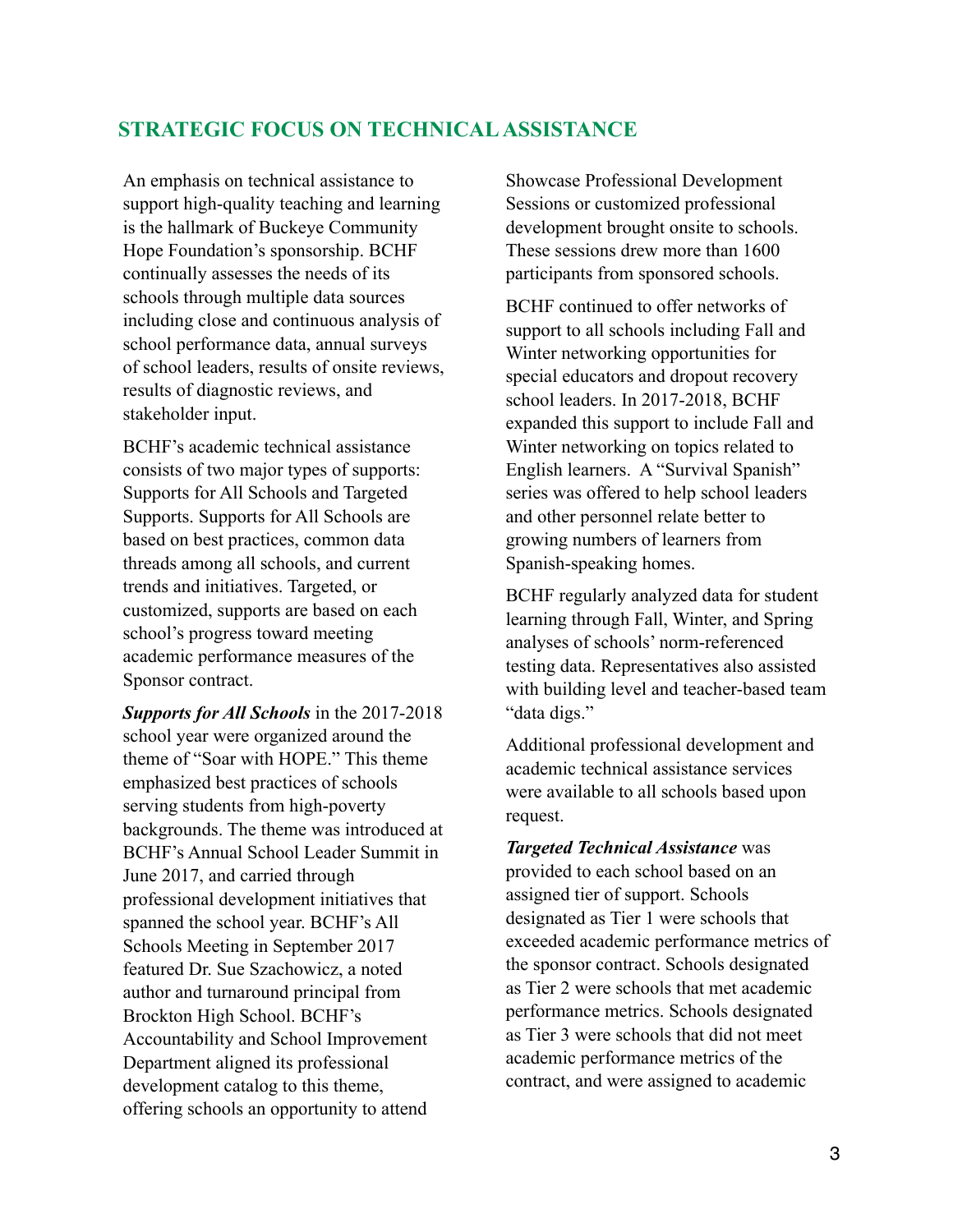corrective action. Tier 4 schools are designated as "new" or "incubating" schools within their first year of start-up and routinely receive a school start up diagnostic review. However, no Tier 4 schools were identified in BCHF's portfolio for the 2017-2018 school year.

All schools received two review visits by a representative of the Accountability and School Improvement Department. These visits were tailored to individual school needs, and to the school's unique data profile. Visits included interviews with various school stakeholders, classroom observations, and review of school data and documentation. A profile of school strengths and needs was developed at each review meeting, with a plan for follow-up. Individualized technical assistance from BCHF was provided based on the follow-up plan.

Schools in the Tier 3 category were required to engage in root cause analysis, and to develop an academic corrective action plan approved by the board and sponsor. BCHF monitored progress in academic corrective action quarterly. Tier 3 schools also received a School Improvement Diagnostic Review (SIDR) involving a visit from a team of experienced educators. A formal report was shared with school leaders and board members, and results were incorporated as "next steps" in the school's improvement plan.

The technical assistance of BCHF's Accountability and School Improvement Department echo BCHF's mission of establishing "strong public community schools by adhering to quality authorizing practices, ensuring responsible oversight, and setting high standards for school performance."

BCHF continuously engages its sponsored schools in a collaborative, meaningful process that strives to make teaching and learning the best it can be for *all* students. Each year, there has been evidence of improvements showing that schools are closing the gaps for some of the neediest students in Ohio.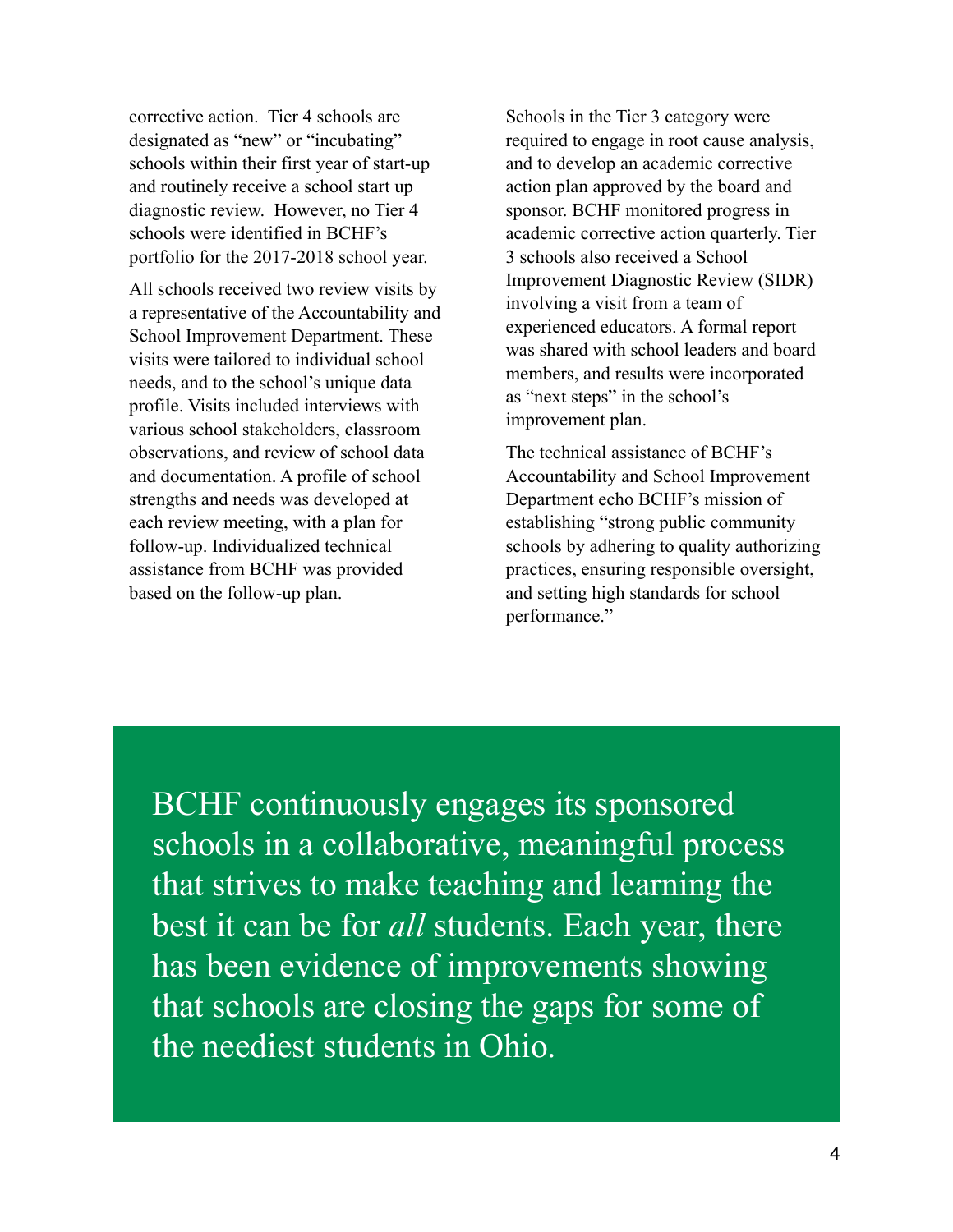# **SCHOOL ACADEMIC PROGRESS**

Ohio School Report Cards for the 2017-2018 school year confirm that BCHF's sponsored schools continued an upward trend in academic performance that outdistanced that of Ohio schools overall. A majority of BCHF schools also outperformed the challenged districts in which they are located, an indication of positive school choice options in BCHF's portfolio overall.

The Ohio Department of Education reported a 2.6 point rise in the average statewide performance index from the 2015-2016 school year (when the current AIR assessments were introduced) to 2017-2018. For that same period, schools sponsored by Buckeye Community Hope Foundation increased an average of 5.7 points. The performance measure is a composite measure of achievement levels attained by students on state tests.

#### **Mean Performance Index Change**

| <b>School years</b>             | 2015-16 to<br>2016-17 | 2016-17 to<br>2017-18 |
|---------------------------------|-----------------------|-----------------------|
| Statewide                       | 2.5                   | 0.1                   |
| Schools<br>sponsored<br>by BCHF | 4.5                   | 1.2                   |

BCHF schools also showed a steady, upward three-year trend in overall value added, a measure of student progress, as indicated in the following chart.

#### **Mean Value Added Rating**



The 2014-2015 school year was prior to inception of the higher-scaled AIR assessments. The fact that student growth measures now show a two-year positive trend is a reflection of schools' dedicated efforts to grow individual students toward mastery of more rigorous learning standards.

The 2018 Ohio School Report Cards, for the first time, assigned overall grades derived from weighted component grades — to schools. The table below compares BCHF's sponsored schools' overall ratings to that of corresponding urban districts (11 in total) which serve students with similar demographic profiles.

### **Overall Grades — BCHF Schools and Challenged District Comparison**

| <b>Overall Grade</b> | <b>BCHF</b> | Urban<br><b>Districts</b> |
|----------------------|-------------|---------------------------|
| А                    | 2.5%        | $0\%$                     |
| B                    | 5%          | $0\%$                     |
| C                    | 40%         | $0\%$                     |
| D                    | 27.5%       | 36.3%                     |
| F                    | 25%         | 63.7%                     |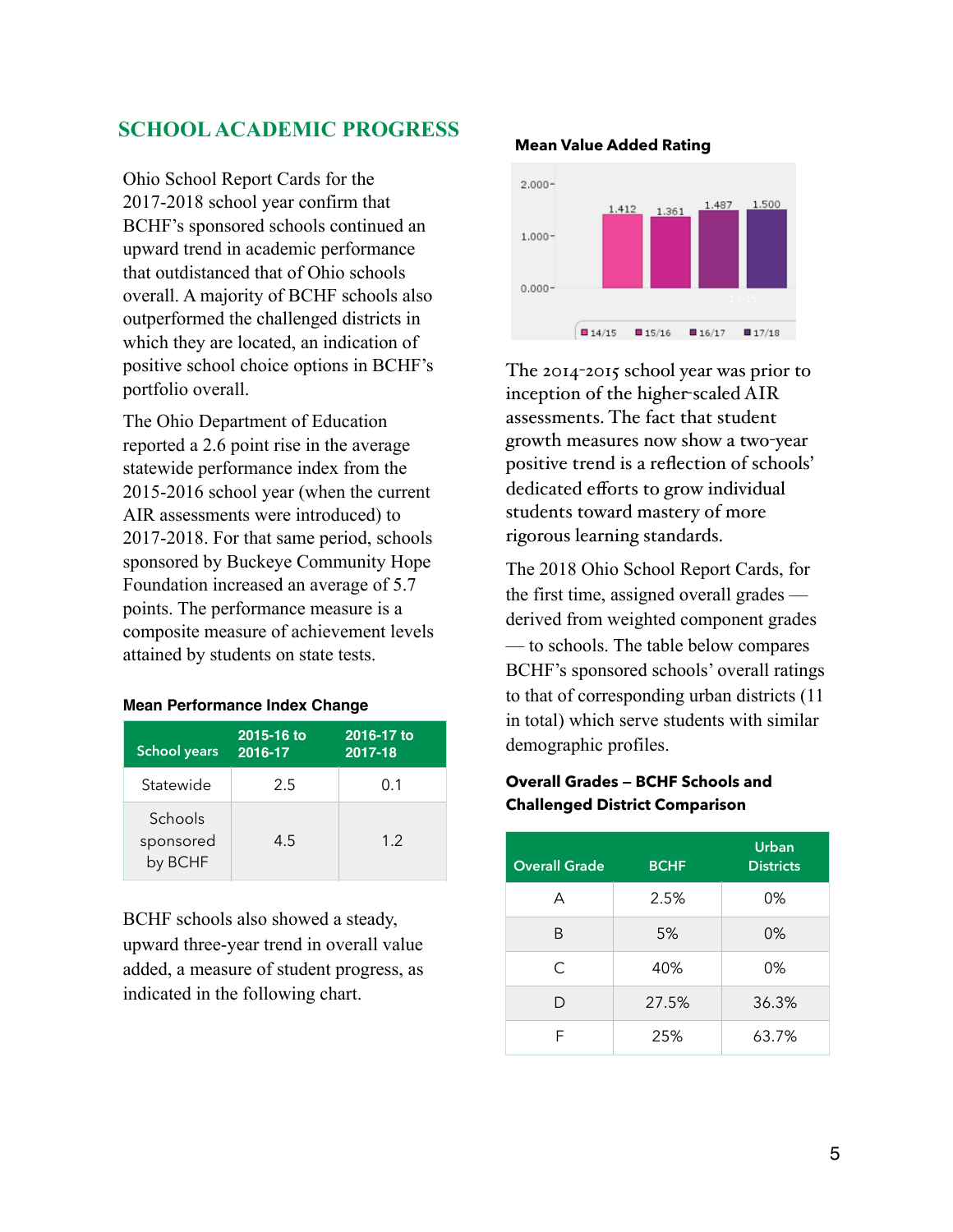As indicated in the previous table, a significant percentage of BCHF sponsored schools earned overall grades of A, B and C, while none of their district counterparts earned grades of C or better. Seventy-one percent of BCHF sponsored schools exceeded their corresponding districts on the progress component rating that incorporates value added. Comparisons of BCHF sponsored schools overall report card grades and overall value added grades to their district counterparts illustrates that BCHF schools offer quality choice alternatives for students and families in a majority of cities where they are located. BCHF-sponsored schools perform especially well in Cleveland, Columbus, Euclid, Mt. Healthy, Toledo, and Youngstown.

When additional measures and components of the Ohio Report Card are considered, a majority of BCHF-sponsored schools outperformed traditional districts on measures that included gap closing and graduation rates.

# **BCHF SPONSORED DROPOUT RECOVERY PROGRAM SCHOOLS**

BCHF sponsored eight dropout recovery schools in the 2017-2018 school year. Of these, seven (87.5%) received an overall rating of "Meets Standards." Two dropout recovery schools exceeded standards in Progress ratings. Three schools exceeded standards on combined Graduation Rate. Three schools also received an "Exceeds Standards" on the Gap Closing component.



### **BCHF schools vs. Challenged Districts — 2018 Report Card Components**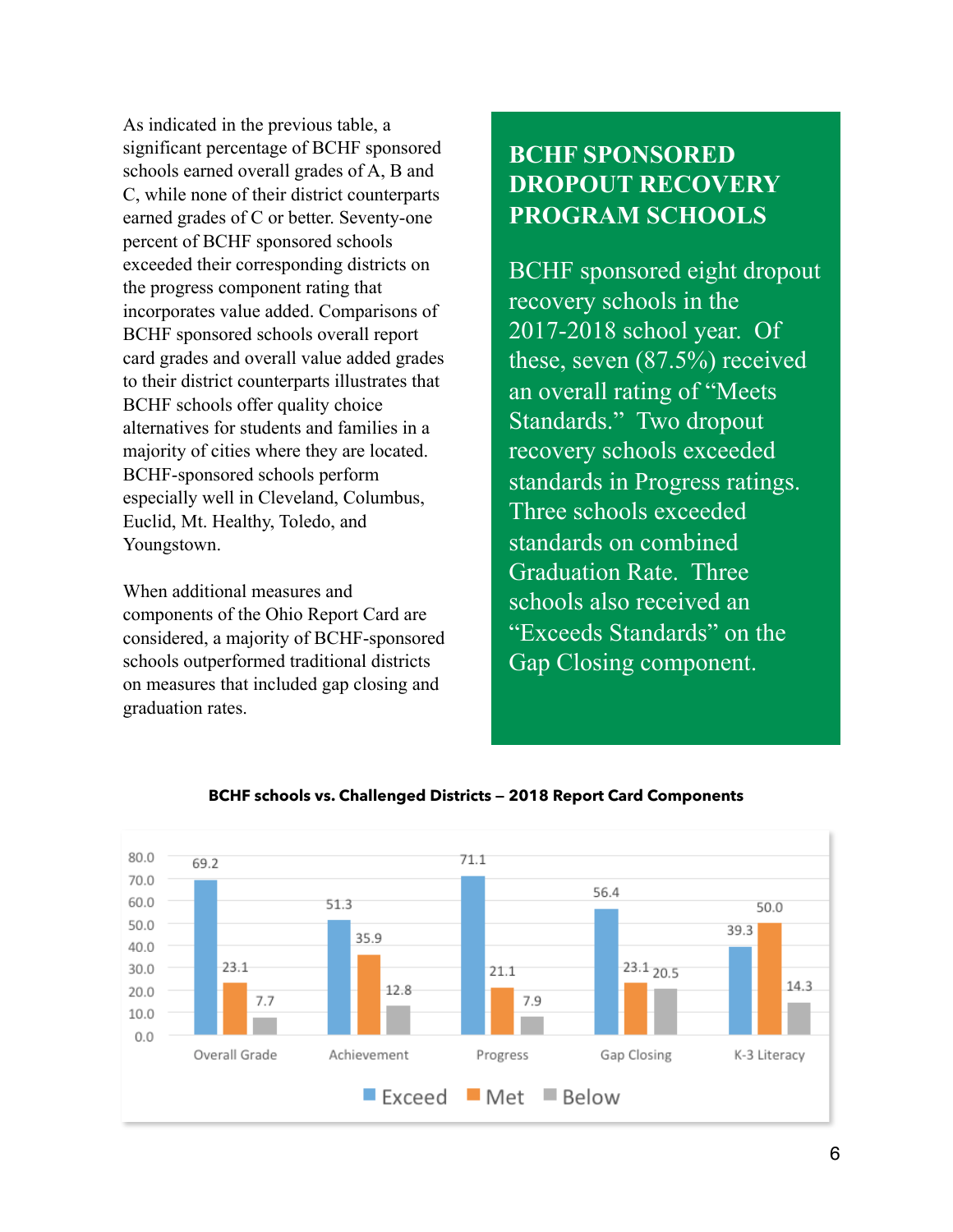**Overall Report Card Grades — BCHF and Challenged District Comparison (% of BCHF schools)** 

| <b>Urban District</b> | Met or<br><b>Exceeded</b><br><b>District</b> | <b>Exceeded</b><br><b>District</b> |
|-----------------------|----------------------------------------------|------------------------------------|
| Akron                 | 100%                                         | 33%                                |
| Cincinnati            | $0\%$                                        | $0\%$                              |
| Cleveland             | 100%                                         | 90%                                |
| Columbus              | 100%                                         | 67%                                |
| Dayton                | 100%                                         | 50%                                |
| Euclid                | 100%                                         | 100%                               |
| Lorain                | 100%                                         | 50%                                |
| Mt. Healthy           | 100%                                         | 100%                               |
| Springfield           | 100%                                         | 75%                                |
| Toledo                | 100%                                         | 75%                                |
| Youngstown            | 100%                                         | 100%                               |

### **Overall Value Added — BCHF and Challenged District Comparison (% of BCHF schools)**

| <b>Urban District</b> | Met or<br><b>Exceeded</b><br><b>District</b> | <b>Exceeded</b><br><b>District</b> |
|-----------------------|----------------------------------------------|------------------------------------|
| Akron                 | 100%                                         | 67%                                |
| Cincinnati            | 100%                                         | $0\%$                              |
| Cleveland             | 100%                                         | 60%                                |
| Columbus              | 100%                                         | 50%                                |
| Dayton                | 100%                                         | 50%                                |
| Euclid                | 100%                                         | 100%                               |
| Lorain                | 100%                                         | 50%                                |
| Mt. Healthy           | 100%                                         | 100%                               |
| Springfield           | 100%                                         | $0\%$                              |
| Toledo                | 100%                                         | 43%                                |
| Youngstown            | 100%                                         | 50%                                |

The 2018 Ohio School Report Cards show continued statewide school improvement.

BCHF-sponsored schools have built upon this improvement with upward trends in both achievement and progress that outdistance state gains. Results of report cards, however, continue to document Ohio's urban education problem. It is especially heartening to see BCHF-sponsored schools rallying to meet the challenges of urban education and quality school choice.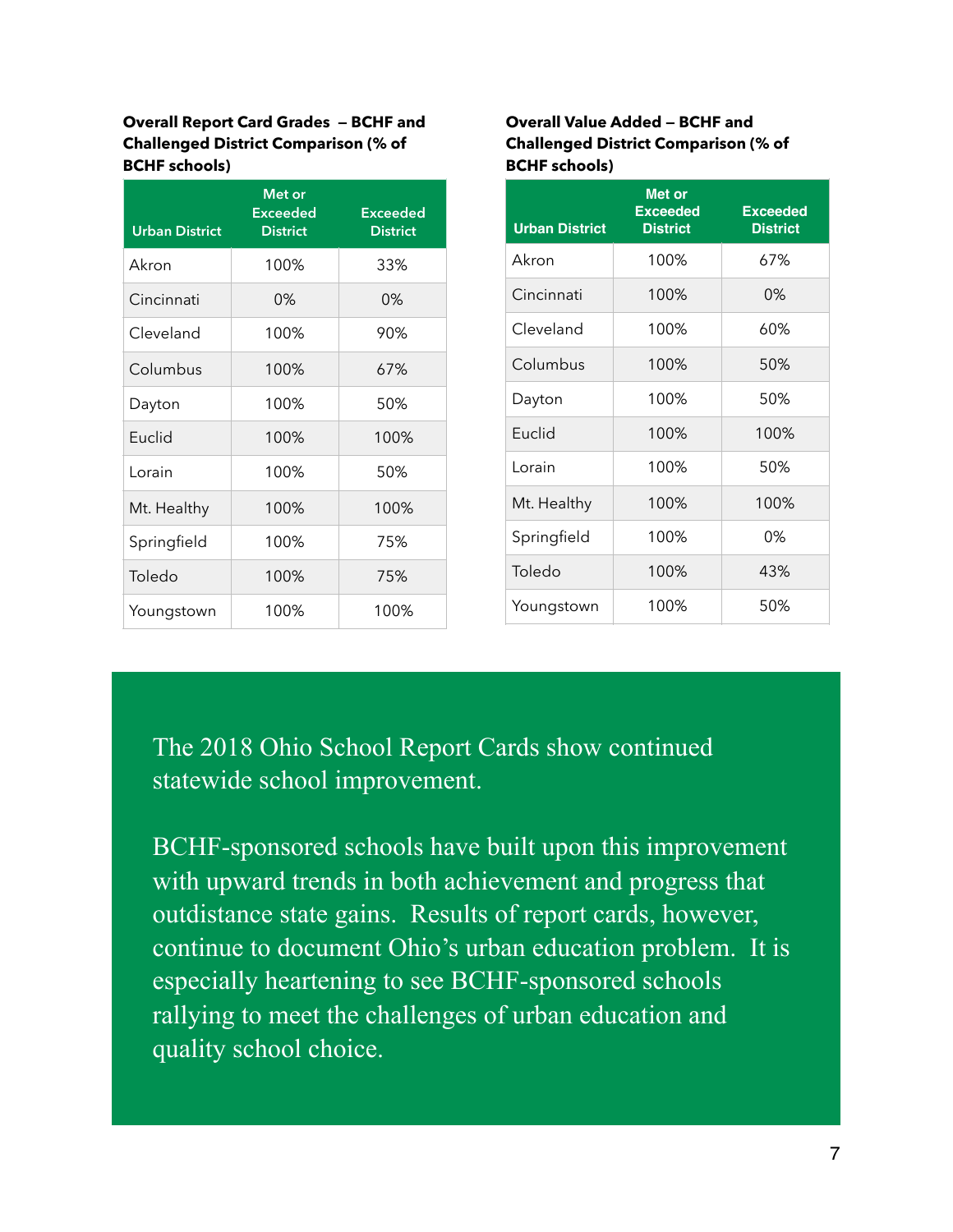### **BCHF ASSESSMENT OF SCHOOL PERFORMANCE 2017-2018**

The Ohio Department of Education requires that all sponsors submit an annual report evaluating and summarizing the performance and compliance of each of their sponsored schools. Schools receive a rating of either meets, exceeds or did not meet expected performance in the areas of academic performance, fiscal performance, and organization and operation. In the area of legal compliance schools receive a rating of meets or did not meet expected performance. In assigning ratings, BCHF bases its assessment of a school's performance and gathers information by: attending school board meetings, conducting bi-monthly compliance site visits to schools, conducting classroom observations, completing monthly fiscal reviews, reviewing in-depth quarterly performance data, and ongoing review of state and school-specific assessments. Performance expectations for each sponsored school are defined in the charter contract.

### *Academic Performance – How the school performed on the academic contract goals*

In assessing academic performance, BCHF considers the school's performance on all Ohio School Report Card measures, as well other performance measures included in the charter contract. These other measures are mission specific academic SMART goals, performance in comparison to the challenged district, performance to similar schools within the local market, norm-referenced test results, and attendance of disaggregated groups. BCHF assigns a rating of "Exceeds" to schools

having met 85 percent or more of applicable academic points in the academic framework of the charter contract. BCHF assigns a rating of "Meets" to schools scoring 50-84 percent of possible academic points in the framework. BCHF assigns a rating of "Did Not Meet" to schools with less than 50 percent of possible points from the academic performance framework. Schools with an "F" in performance index — or an overall "Does Not Meet" as a dropout recovery school — on the most recent Ohio School Report Card are automatically assigned to "Did Not Meet" status. All schools with a "Did Not Meet" status on the most recent performance review are required to submit an academic corrective action plan.

### *Fiscal Performance – How the school performed on its financial contract goals*

In evaluating a school's Fiscal Performance, BCHF considers information from board approved financial reports, school's monthly financial reviews, and information from independent sources such as the Auditor of State and Ohio Department of Education. BCHF evaluates the schools on measures including: Current Ratio, Days Cash on Hand, Operating Efficiency, Debt Management, Submission Timeliness and Accuracy, and Enrollment Management. A school rated "Exceeds" expected performance scored more than 70 percent of possible points from the fiscal performance framework. A school rated "Meets" expected fiscal performance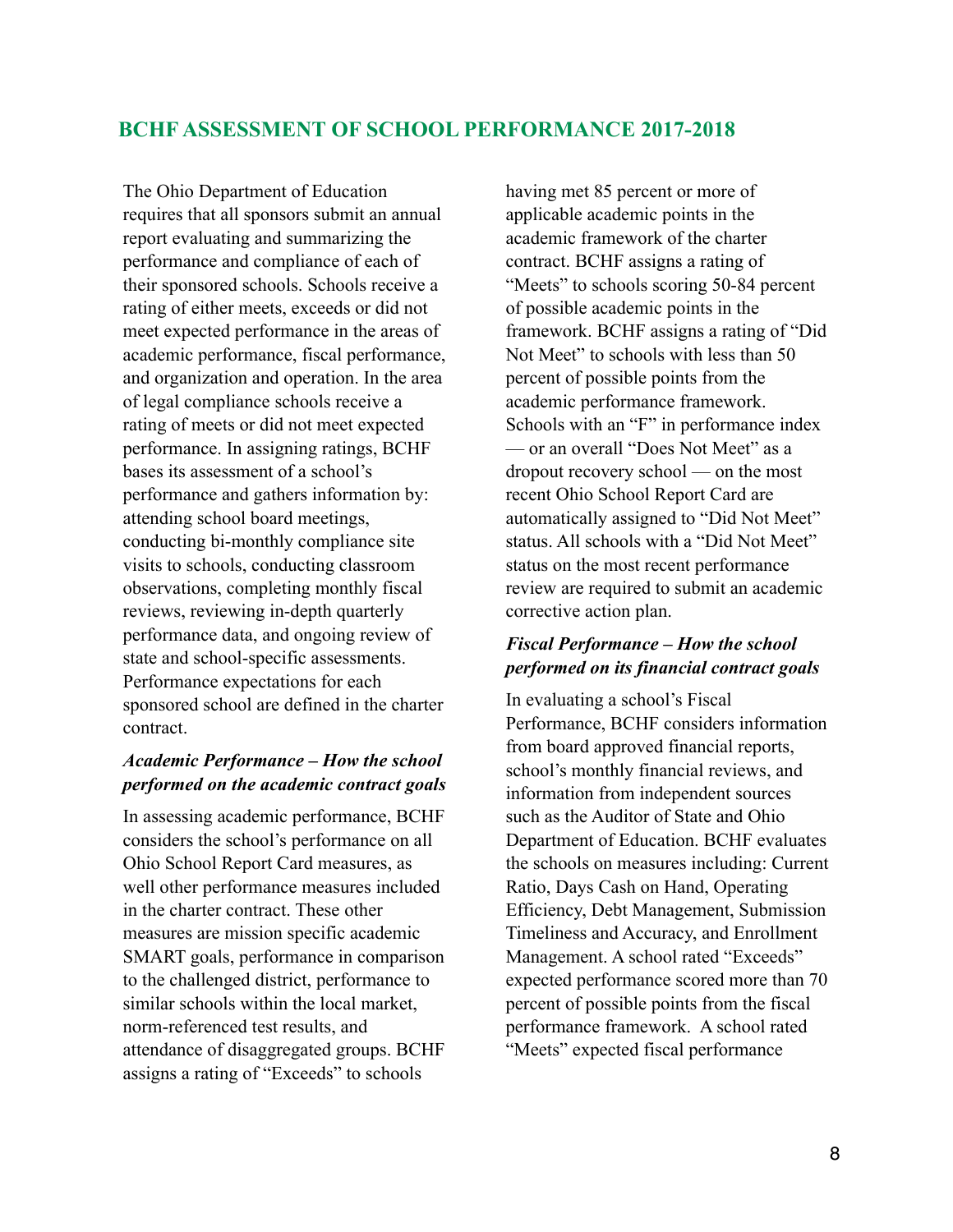scored 50-70 percent of possible points from the fiscal performance framework. A school rated "Did Not Meet" expected performance scored less than 50 percent of possible points from the fiscal performance framework.

### *Organization and Operation — How the school performed on its governance duties and compliance with the community school contract*

In assessing a school's organization and operational performance, BCHF considers the governing authority's performance in conducting the required number of meetings and maintaining sufficient board minutes, complying with open meeting requirements, maintaining the required number of approved board members, fulfilling training requirements, monthly financial reviews and compliance with the governing authority's Code of Regulations. A school rated "Exceeds" expected performance scored more than 90 percent of possible points from the

performance framework. A school rated "Meets" expected performance scored 50-90 percent of possible points from the performance framework. A rating of "Did Not Meet" expected performance is assigned to schools that scored less than 50 percent of the possible points from the performance framework.

### *Legal Compliance – How the school performed on its legal requirements identified in statute and the community school contract*

BCHF evaluates a school's performance on Legal Compliance based on the school's compliance with legal requirements identified in statute and the community school contract and includes compliance items from the sponsor evaluation. A school rated "Meets" expected performance scored 80 percent or more of legal performance framework. A school rated "Did Not Meet" expected performance scored less than 80% of legal performance framework.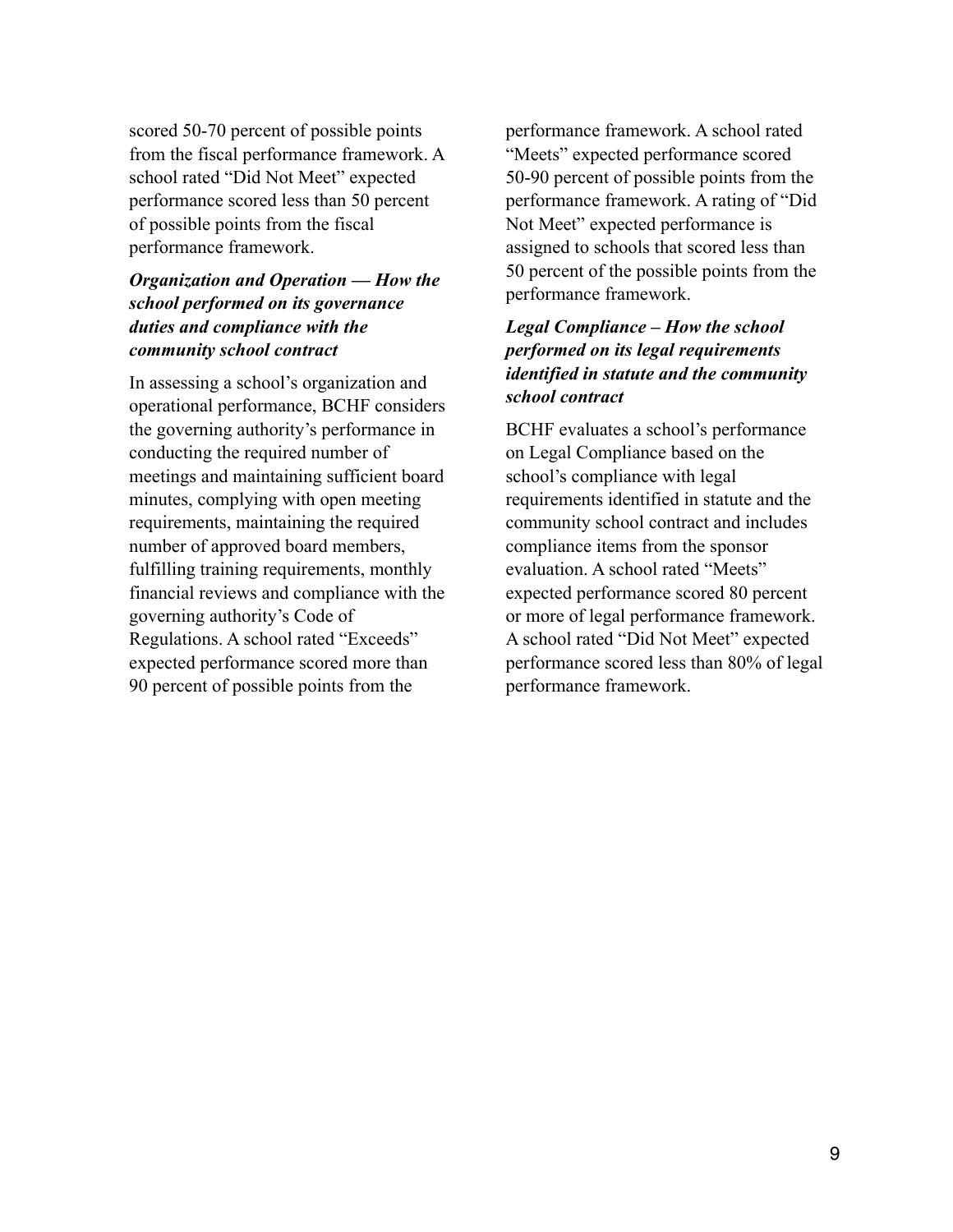| <b>School</b>                                                                   | <b>Academic</b><br><b>Performance</b> | <b>Fiscal</b><br><b>Performance</b> | <b>Organization</b><br>& Operations | <b>Legal</b><br><b>Compliance</b> |
|---------------------------------------------------------------------------------|---------------------------------------|-------------------------------------|-------------------------------------|-----------------------------------|
| Academy for Urban Scholars -<br>Youngstown                                      | Exceeds                               | <b>Meets</b>                        | Exceeds                             | <b>Meets</b>                      |
| <b>Achieve Career Preparatory</b><br>Academy**                                  | Did Not Meet                          | <b>Meets</b>                        | <b>Meets</b>                        | Meets                             |
| Aurora Academy                                                                  | Did Not Meet                          | <b>Meets</b>                        | <b>Meets</b>                        | Meets                             |
| Bennett Venture Academy                                                         | <b>Meets</b>                          | <b>Exceeds</b>                      | <b>Meets</b>                        | <b>Meets</b>                      |
| <b>Buckeye Preparatory Academy</b>                                              | Did Not Meet                          | Did not meet                        | <b>Exceeds</b>                      | Meets                             |
| Chapelside Cleveland Academy                                                    | Did Not Meet                          | Exceeds                             | Exceeds                             | <b>Meets</b>                      |
| Clark Preparatory Academy                                                       | Did Not Meet                          | Did Not Meet                        | <b>Meets</b>                        | <b>Meets</b>                      |
| <b>Constellation Schools: Collinwood</b><br>Village Academy*                    | Meets                                 | Meets                               | <b>Meets</b>                        | Meets                             |
| <b>Constellation Schools: Eastside Arts</b><br>Academy                          | Did Not Meet                          | Meets                               | <b>Meets</b>                        | Meets                             |
| <b>Constellation Schools: Lorain</b><br><b>Community Middle School</b>          | Meets                                 | <b>Exceeds</b>                      | <b>Meets</b>                        | Meets                             |
| <b>Constellation Schools: Old</b><br><b>Brooklyn Community Middle</b><br>School | <b>Exceeds</b>                        | <b>Exceeds</b>                      | Meets                               | Meets                             |
| <b>Constellation Schools: Puritas</b><br><b>Community Middle School</b>         | <b>Exceeds</b>                        | <b>Exceeds</b>                      | <b>Meets</b>                        | <b>Meets</b>                      |
| Constellation Schools: Stockyard<br><b>Community Middle School</b>              | <b>Exceeds</b>                        | Exceeds                             | <b>Meets</b>                        | <b>Meets</b>                      |
| Constellation Schools: Westpark<br>Community Middle School                      | Meets                                 | Exceeds                             | <b>Meets</b>                        | <b>Meets</b>                      |
| <b>Constellation Schools: Westside</b><br>Community School of the Arts          | Meets                                 | Exceeds                             | <b>Meets</b>                        | <b>Meets</b>                      |
| Eagle Academy*                                                                  | Did Not Meet                          | Did Not Meet                        | <b>Exceeds</b>                      | <b>Meets</b>                      |
| FLEX High School                                                                | Exceeds                               | Exceeds                             | <b>Exceeds</b>                      | Meets                             |
| Focus Learning Academy of<br>Southeast Columbus                                 | Meets                                 | Exceeds                             | Meets                               | Meets                             |

# BCHF School Performance Ratings 2017-2018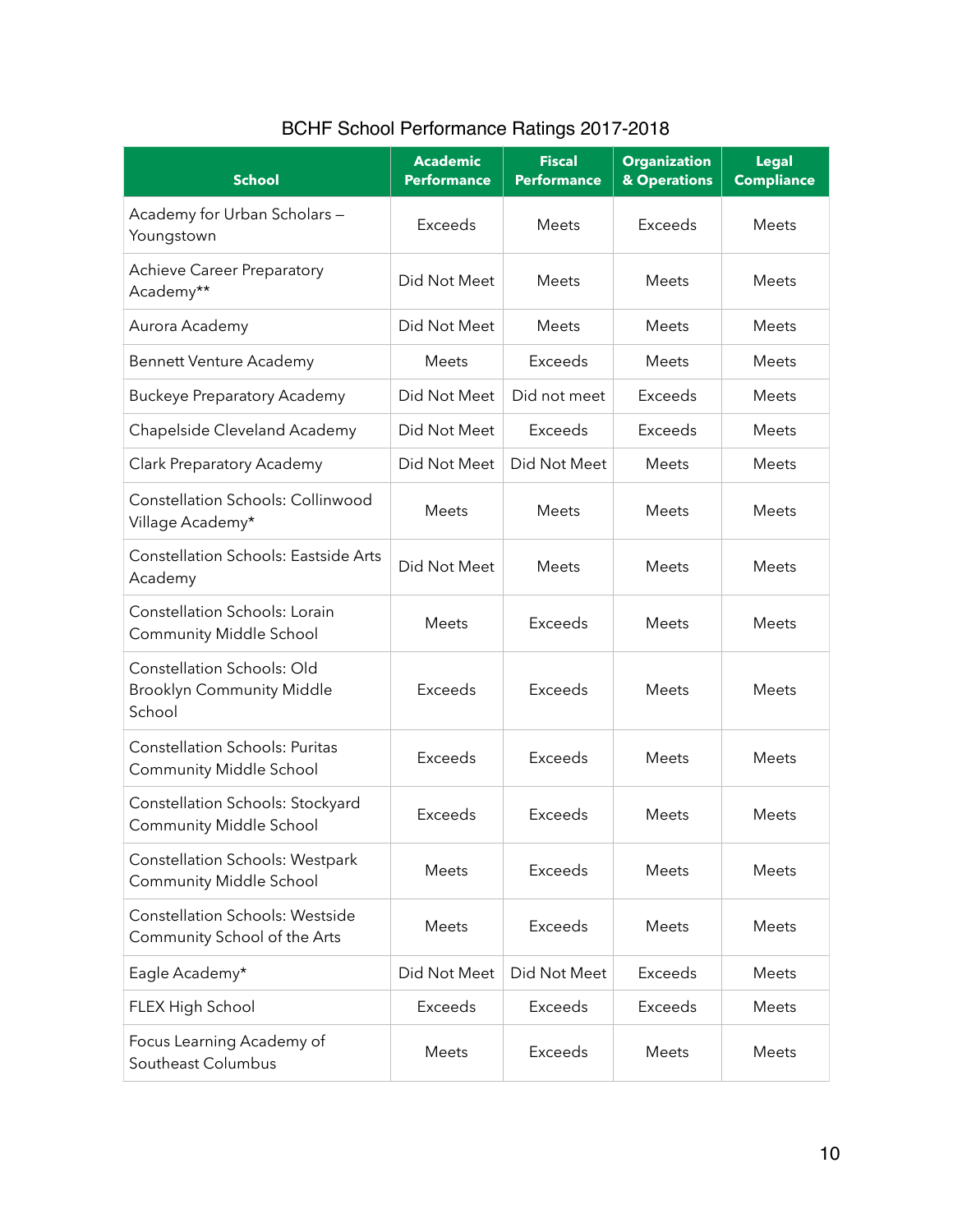| <b>School</b>                                         | <b>Academic</b><br><b>Performance</b> | <b>Fiscal</b><br><b>Performance</b> | <b>Organization</b><br>& Operations | <b>Legal</b><br><b>Compliance</b> |
|-------------------------------------------------------|---------------------------------------|-------------------------------------|-------------------------------------|-----------------------------------|
| Focus Learning Academy of<br>Southwest Columbus       | Meets                                 | Exceeds                             | <b>Meets</b>                        | <b>Meets</b>                      |
| Focus North High School                               | Meets                                 | Exceeds                             | <b>Meets</b>                        | <b>Meets</b>                      |
| Great Western Academy                                 | Exceeds                               | Exceeds                             | Exceeds                             | Meets                             |
| Hamilton County Mathematics &<br>Science Academy      | Exceeds                               | Exceeds                             | <b>Meets</b>                        | Meets                             |
| Horizon Science Academy<br>Elementary                 | Meets                                 | Exceeds                             | <b>Meets</b>                        | Meets                             |
| Horizon Science Academy<br>Columbus Middle School     | <b>Exceeds</b>                        | Exceeds                             | <b>Meets</b>                        | Meets                             |
| Horizon Science Academy Dayton<br>Downtown            | Exceeds                               | Exceeds                             | <b>Meets</b>                        | Meets                             |
| Horizon Science Academy Dayton<br>High School         | Did Not Meet                          | <b>Exceeds</b>                      | Meets                               | Meets                             |
| Horizon Science Academy Denison<br>Elementary*        | Did Not Meet                          | <b>Exceeds</b>                      | Meets                               | <b>Meets</b>                      |
| Horizon Science Academy Lorain                        | Exceeds                               | Exceeds                             | Meets                               | Meets                             |
| Horizon Science Academy<br>Youngstown                 | Meets                                 | Exceeds                             | <b>Meets</b>                        | <b>Meets</b>                      |
| Imagine Akron Academy                                 | Exceeds                               | Exceeds                             | <b>Meets</b>                        | <b>Meets</b>                      |
| Imagine Hill Academy                                  | Meets                                 | Exceeds                             | Meets                               | Meets                             |
| Insight School of Ohio*                               | Did Not Meet                          | Meets                               | Meets                               | Meets                             |
| International Academy of<br>Columbus                  | Meets                                 | <b>Exceeds</b>                      | Meets                               | Meets                             |
| L. Hollingworth School for the<br>Talented and Gifted | Meets                                 | Exceeds                             | Exceeds                             | Meets                             |
| Lincoln Park Academy                                  | Meets                                 | Exceeds                             | Meets                               | Meets                             |
| Main Preparatory Academy                              | Did Not Meet                          | Did Not Meet                        | Exceeds                             | Meets                             |
| Noble Academy - Cleveland                             | Exceeds                               | Exceeds                             | Meets                               | Meets                             |
| Noble Academy - Columbus                              | Exceeds                               | Exceeds                             | Meets                               | Meets                             |
| R.E.A.C.H. Academy                                    | Did Not Meet                          | Exceeds                             | Meets                               | Meets                             |